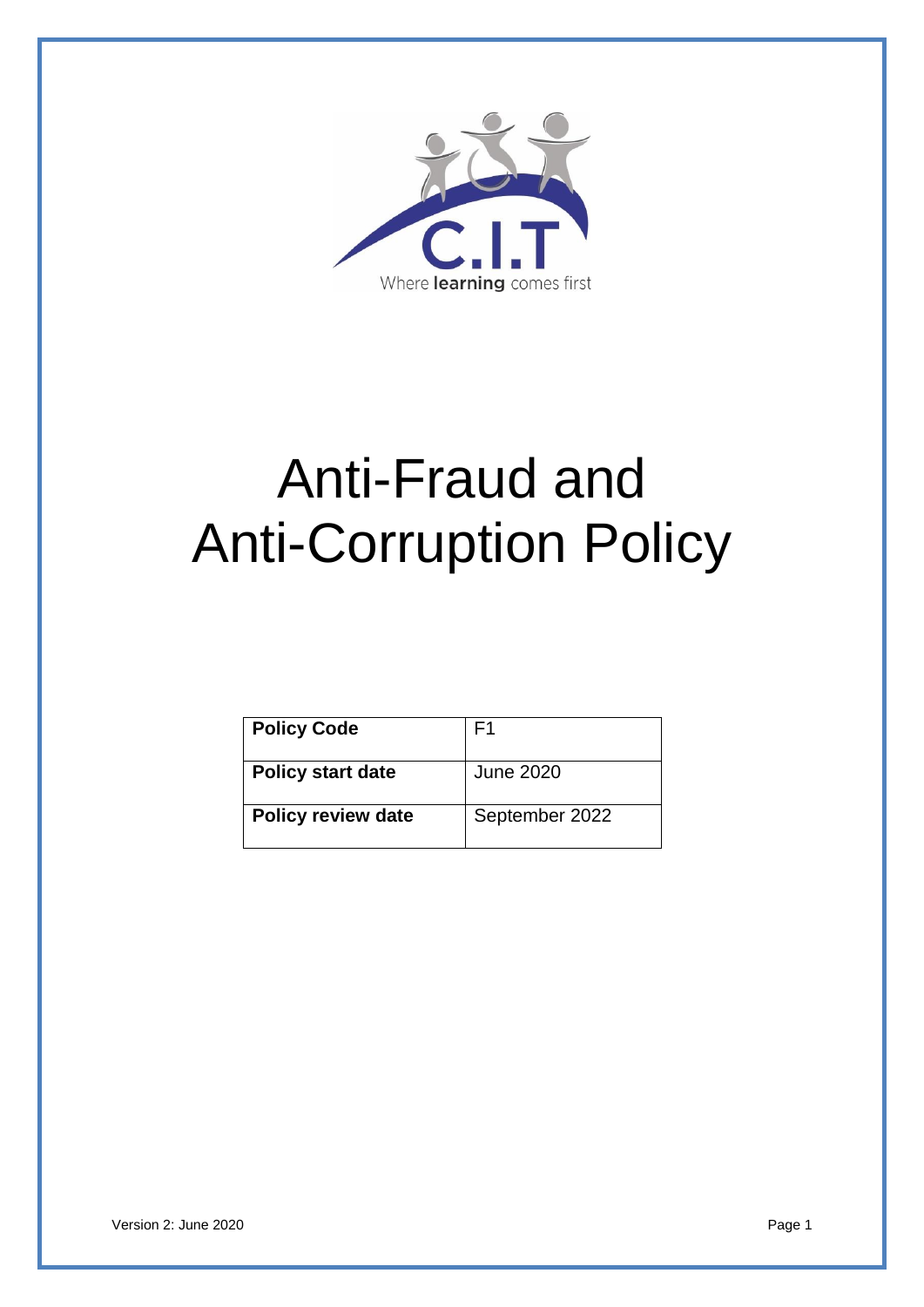# **1. Background**

This policy identifies CIT arrangements relating to its responsibilities on fraud and corruption. The Trust Board through the CEO has a responsibility to bring the policy to the attention of employees, and employees are expected to be aware of the requirements of the policy and at all times to comply with it. It describes the Trust's policy for notification, investigation and reporting upon circumstances which may involve fraud, corruption and irregularities. It is intended to supplement the Trust's Disciplinary Procedure.

Any investigations carried out in relation to irregularities are entirely separate from, and do not form part of, the Trust's disciplinary procedures. However, the timing of the commencement of any disciplinary procedures needs to be considered where an investigation into an irregularity is taking place, so as not to prejudice the irregularity investigation. Following the completion of an irregularity investigation and subsequent report, it is possible the CEO or the Chair of the Trust may initiate action, in accordance with the Trust's disciplinary procedures.

# **2. Definitions for the purpose of this policy**

Irregularities fall within the following broad categories, the first three of which are criminal offences:

- Theft the dishonest taking of property belonging to another person with the intention of depriving the owner permanently of its possession.
- Fraud the intentional distortion of financial statements or other records by persons internal and external to the Trust, which is carried out to conceal the misappropriation of assets or otherwise gain.
- Bribery and corruption the offering or the acceptance of a reward, for performing an act, or for failing to perform an act, which leads to gain for the person offering the inducement.
- Failure to observe, or breaches of, Standing Orders, Scheme of Delegation, Contract Standing Orders and Financial Regulations. Failure to observe, or breaches of, Trust's Policies or Procedures or Health and Safety Regulations which in some circumstances can constitute an irregularity, with potentially significant financial consequences.

Irregularities, and circumstances which may involve irregularities, are a difficult area and pose a number of problems. Where there is doubt about whether a matter is an irregularity or not, clarification must be sought from CIT legal advisors. Similarly, if there is concern or doubt about any aspect of a matter which involves an irregularity, or an ongoing investigation into a suspected irregularity, the best approach is to seek advice/guidance from CIT legal advisors.

# **3. Policy Statement**

This policy is a clear message from the Trust that it will endeavour to take all possible steps to prevent and eliminate fraud and corruption. It identifies a clear path for both Directors and employees to report any suspicions of fraud and corruption without any fear of discrimination.

The Trust demands individuals and organisations it comes into contact with will act towards the Trust with integrity and without thought or actions involving fraud or corruption.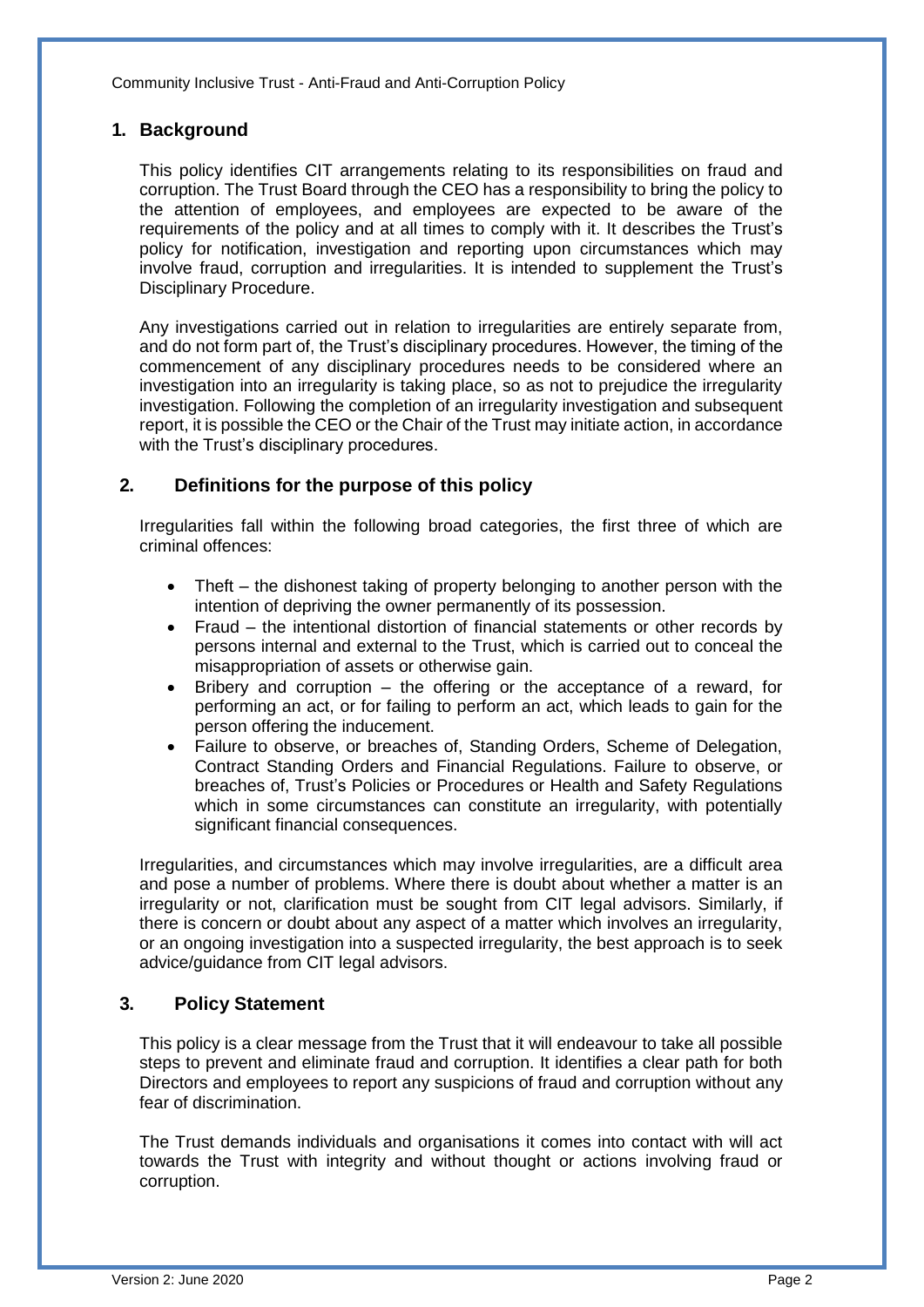The Trust's Anti-Fraud and Anti-Corruption Strategy is based on a series of comprehensive and inter-related procedures designed to frustrate any attempted fraudulent or corrupt act. These cover culture, prevention, detection and investigation and training.

The Trust is also aware of the high degree of external scrutiny of its affairs by a variety of bodies including: local tax payers, service users, internal and external audit services, Audit Commission, examination boards and QCA, Parliamentary committees, Government departments and inspectorates, HMRC.

Examples of what could constitute fraud and corruption:

- Theft of cash
- Non-receipt of income
- Substitution of personal cheques for cash
- Travelling and subsistence claims for non-existent journeys/events
- Travelling and subsistence claims inflated
- Manipulating documentation to increase salaries/wages received, e.g. false overtime claims
- Payment of invoices for goods received by an individual rather than the Trust
- Incorrect information on claims for Housing Benefit
- Failure to observe, or breaches of, regulations laid down by the Trust
- Unauthorised borrowing of equipment
- Breaches of confidentiality regarding information
- Failure to declare a direct pecuniary or otherwise conflicting interest
- Unfairly influencing the award of a contract
- Creation of false documents
- **Deception**
- Using position for personal reward

The above list is not exhaustive and fraud and corruption can take many different paths. If in any doubt, the Trust's legal advisors should be consulted.

#### **4. Implementation Strategy Culture**

The Trust is determined that the culture and tone is one of honesty and opposition to fraud and corruption. There is an expectation and requirement that all individuals and organisations associated in whatever way the CIT will act with integrity, and CIT employees at all levels will lead by example in these areas. The CIT employees are an important element in its stance on fraud and corruption and they are positively encouraged to raise any concerns they may have on these issues where they are associated with the Trust's activity. This they can do in the knowledge that such concerns will be treated in confidence and properly investigated. If necessary, a route other than through the CEO may be used to raise such issues. Such routes are clearly set out in the Trus Whistleblowing Policy/Confidential Reporting Code.

Members of the public are also encouraged to report concerns through the Whistleblowing Policy.

The Trust and the CEO are also responsible for following up any allegation of fraud or corruption received and will do so through clearly defined procedures.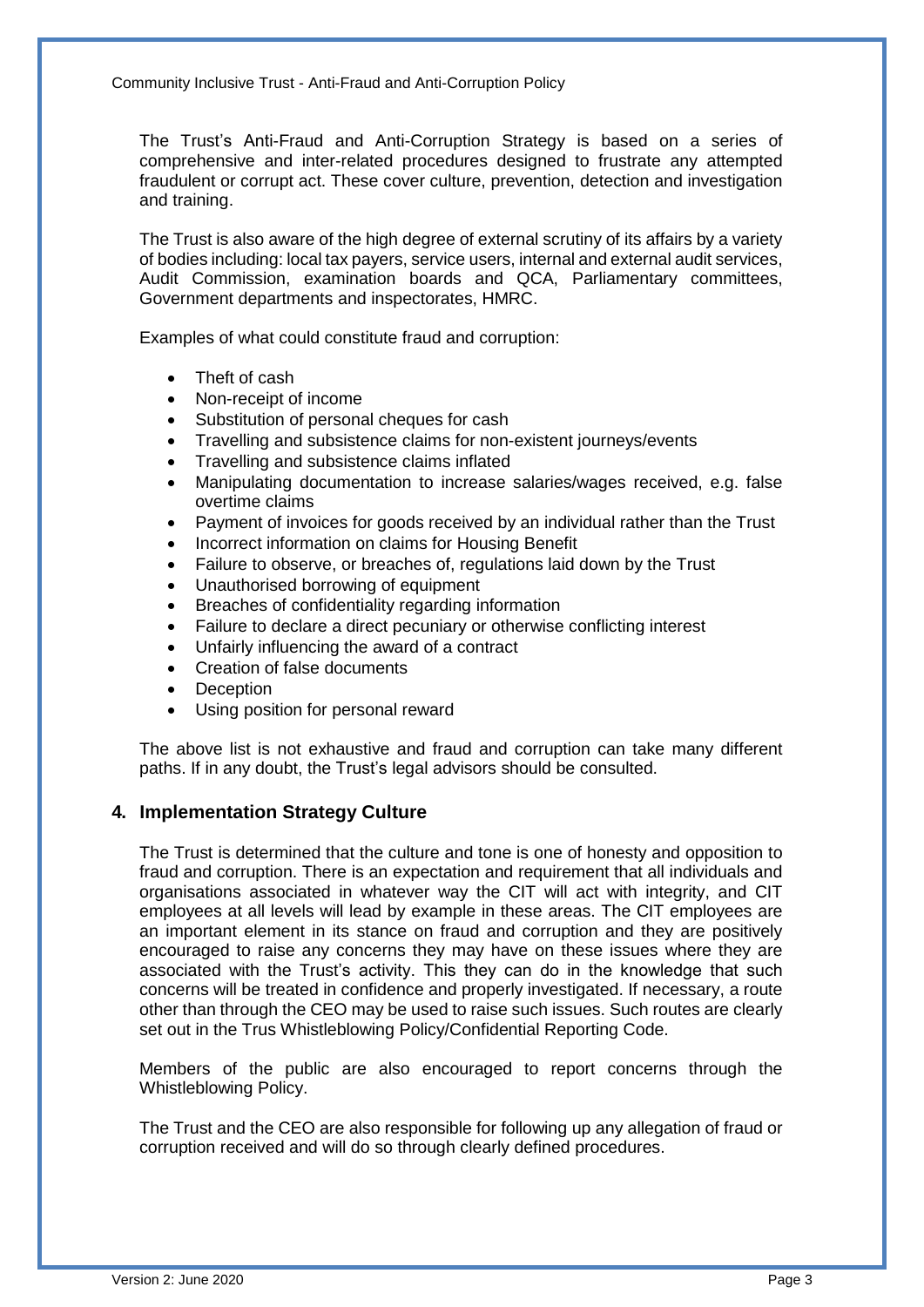- Dealing promptly with the matter
- Recording all evidence received
- Ensuring that evidence is sound and adequately supported
- **Ensuring security of all evidence collected**
- Notifying the Director of Children's Services and the Legal Department if applicable
- Notifying the ESFA in line with the Academies Financial Handbook
- Implementing disciplinary procedures where appropriate

Any abuse of this process by raising unfounded malicious allegations is a serious disciplinary matter. The Trust can be expected to deal swiftly and thoroughly with any member of staff who attempts to defraud the Trust or who is corrupt. The Trust should be considered as robust in dealing with financial malpractice.

# **5. Current methods of preventing and detecting fraud**

Generally, there is an expectation the Trust and employees will lead by example in ensuring adherence to legal requirements, rules, procedures and practices. It is expected that individuals and organisations that the CIT comes into contact with, will act with integrity and not take part in any fraudulent or corrupt activity.

The Trust recognises that a key preventative measure in the fight against fraud and corruption is to take steps at the recruitment stage to establish, as far as possible, the previous record of potential employees in terms of their propriety and integrity. Staff recruitment is therefore required to include obtaining written references regarding known honesty and integrity of potential employees before employment offers are made.

CIT employees are expected to follow any Code of Conduct related to their personal professional qualifications and also to abide by the National Code of Conduct and the role that appropriate employees are expected to play in the CIT's framework of internal control, which will be featured in employees' induction procedures.

All Trustees, volunteers and employees of the CIT are required to declare in a public register any interests or offers of gifts or hospitality which are in any way related to the performance of their duties in relation to the Trust. Trustees, volunteers and employees must comply with CIT's regulations. These standing orders and financial regulations place a duty on all employees to act in accordance with best practice when dealing with the affairs of the CIT and notify the Educational and Skills Funding Agency immediately, of all suspected irregularities affecting the wellbeing, finances or property of CIT.

Significant emphasis is placed on the thorough documentation of financial systems, and every effort is made to continually review and develop these systems in line with best practice to ensure efficient and effective internal controls. Internal and External Audit professionals independently appraises the adequacy and appropriateness of the CIT's financial systems. The Trust places great weight on being responsive to audit recommendations.

There is a duty on all employees to ensure they achieve value for money from any budgets they control and therefore have systems in place which will ensure adequate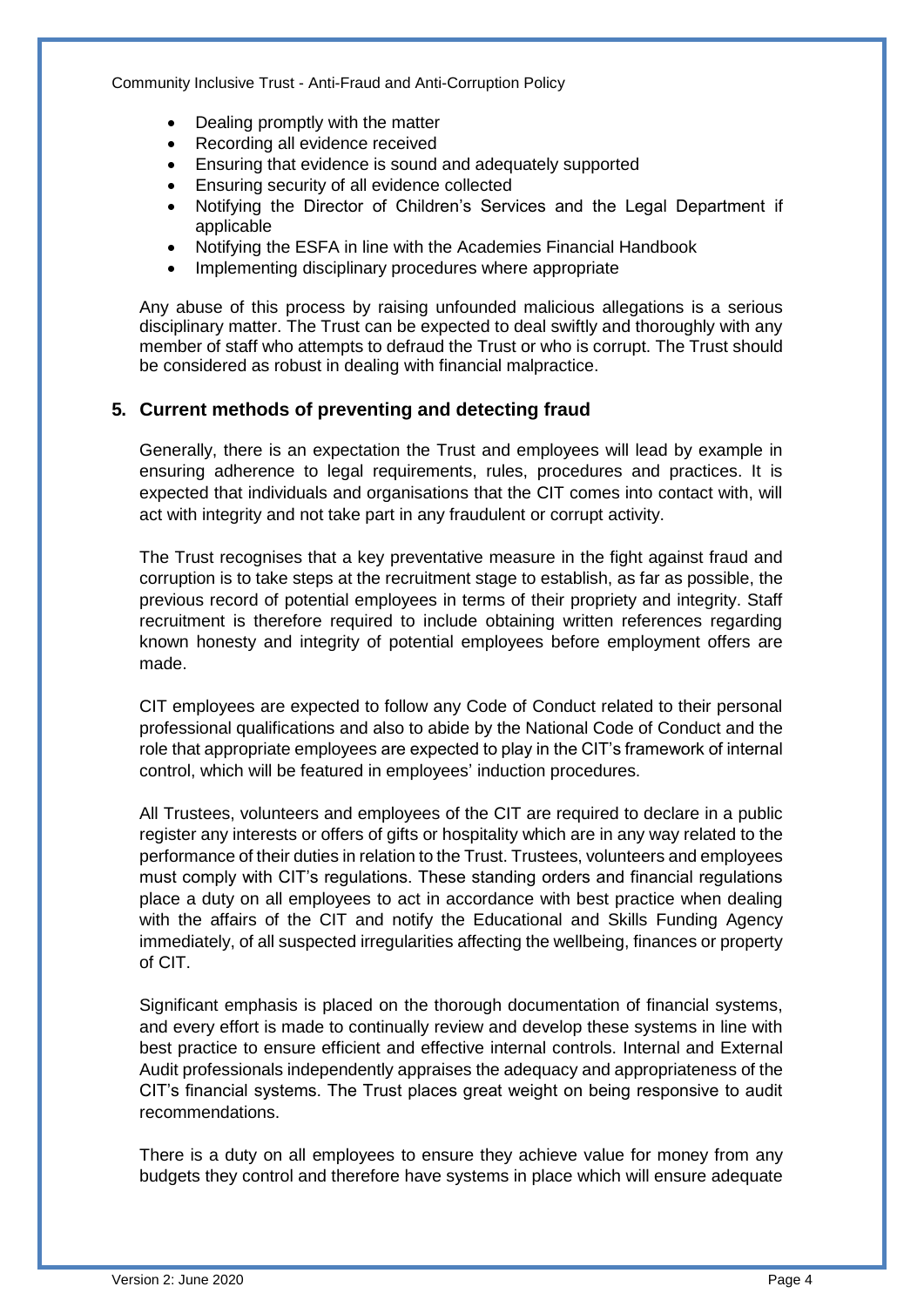control is exercised.

#### **6. Detecting and Investing**

The array of preventative systems, particularly internal control systems, within the Trust has been designed to provide indicators of any fraudulent activity, although generally they should be sufficient in themselves to deter fraud. It is often the alertness of employees and the public to such indicators that enables detection to occur and the appropriate action to take place when there is evidence fraud or corruption may be in progress. Despite the best efforts of Trust, Head Teachers and auditors, many frauds are discovered by chance or "tip off" and the CIT has in place arrangements to enable such information to be properly dealt with.

If at any time any case of fraud, loss, financial irregularity, bribery or corruption is discovered or suspected to exist which involves the CIT's interests, the CEO or Chair of the Trust shall contact the Educational and Skills Funding Agency.

Depending on the nature and anticipated extent of the allegations, the LA will normally work closely with the CEO or Trust, Human Resources and other agencies (such as the Police), to ensure that all allegations are properly investigated and reported upon and, where appropriate, maximum recoveries are made for the CIT. The CEO, Trust and where appropriate the Educational and Skills Funding Agency will be kept briefed as the investigation continues.

Where allegations are substantiated, the employee will be subjected to the CIT's disciplinary procedures. Where financial impropriety is discovered, it will be referred to the Police and prosecution pursued. The decision and reasoning will be recorded in writing.

#### **7. Training**

The Trust recognises that the continuing success of the Anti-Fraud and Anti-Corruption Strategy and its general credibility will depend largely on the effectiveness of programmed training and responsiveness of employees throughout the CIT. To facilitate this, the Trust supports the concept of induction and training particularly for employees involved in internal control systems, to ensure that their responsibilities and duties in this respect are regularly highlighted and reinforced. The possibility of disciplinary action against employees who ignore such training and guidance is clear.

#### **8. Links With Other Policies**

The Trust is committed to preventing fraud and corruption. To help achieve this objective there is a clear network of systems and procedures in place for the prevention, detection and investigation of fraud and corruption. This Anti-Fraud and Anti-Corruption policy attempts to consolidate those in one document and should be read in conjunction with the following policies:

- Whistleblowing Policy
- Standing Orders and Financial Regulations
- Disciplinary Procedures
- Finance Policy and Financial Operating Procedures Handbook
- Academies Financial Handbook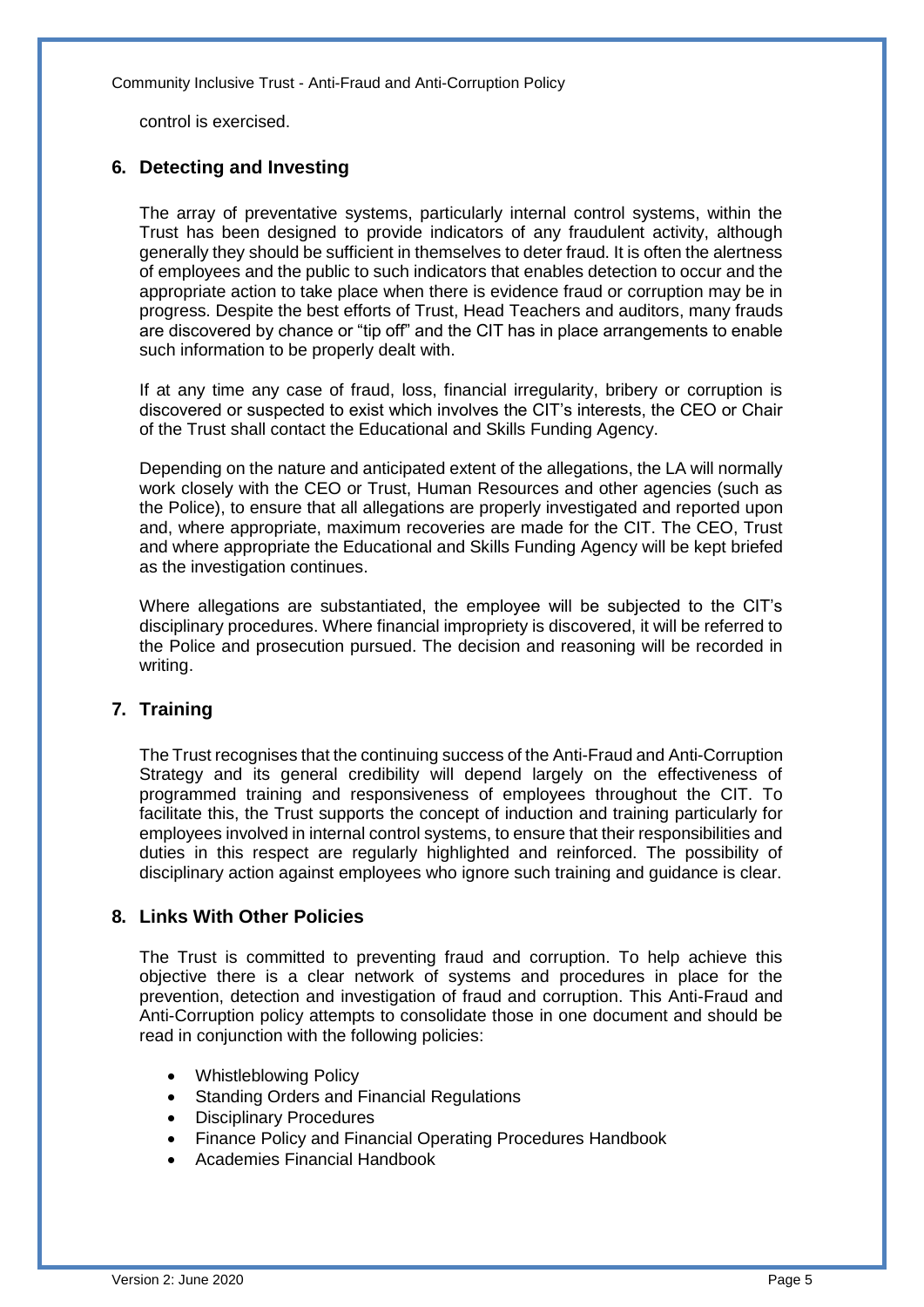# **9. Evaluation**

To ensure that these arrangements are kept up to date and cover future developments, it will be necessary to maintain a continuous overview. In the main, this will be accomplished through the Trust Financial Value Standard, Financial Regulations, Codes of Practice, guidelines and audit arrangements.